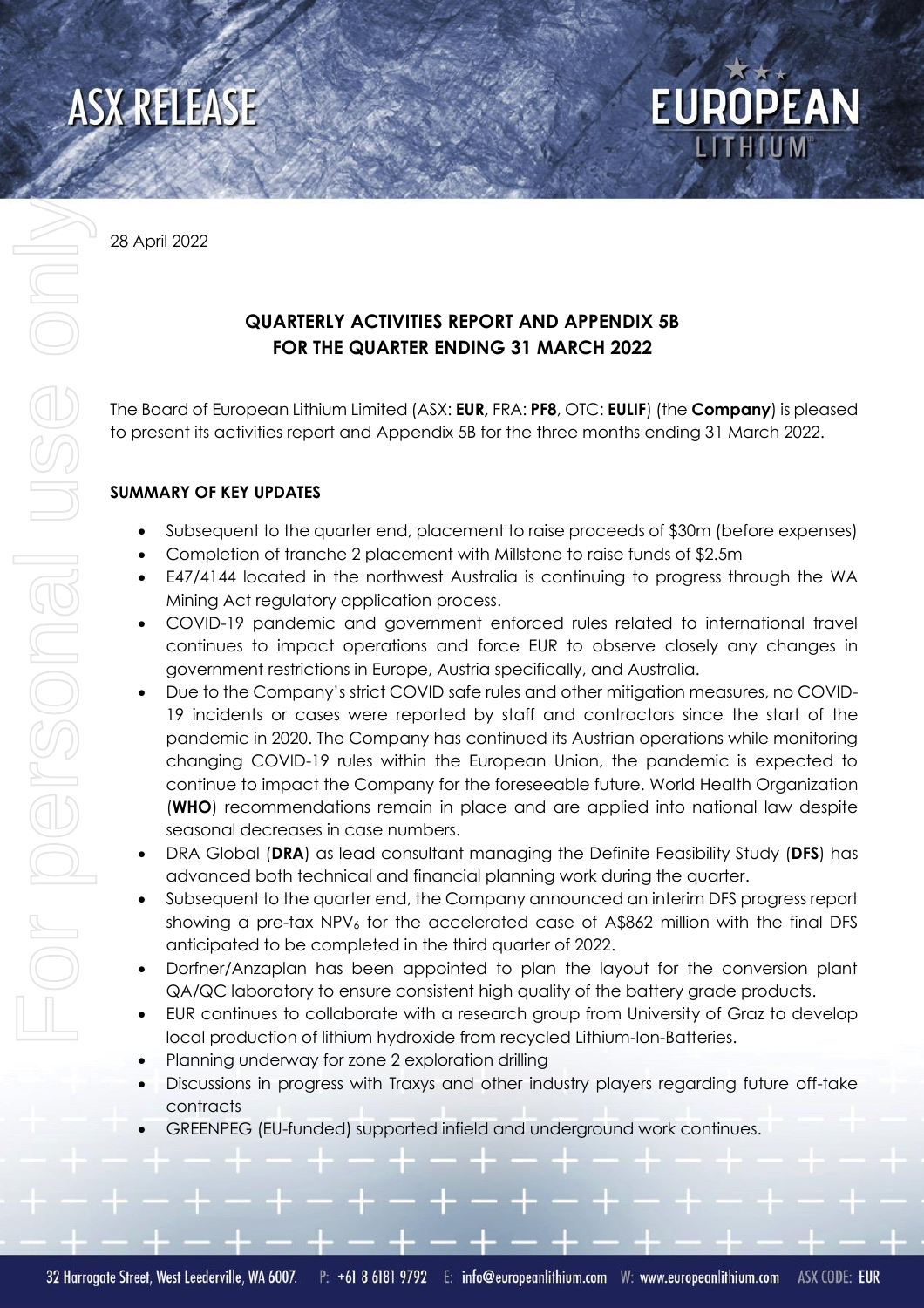#### **CORPORATE MATTERS**

#### **Shareholder Meeting**

On 21 January 2022, the Company held its annual general meeting (**AGM**) of shareholders. All resolutions were carried at the AGM.

#### **Millstone Placement**

On 4 November 2021, the Company announced that it has entered into binding agreements under which EUR will acquire European Lithium Ukraine LLC (formerly Petro Consulting LLC) (**European Lithium Ukraine**), a Ukraine incorporated company that is applying (through either court proceedings, public auction and/or production sharing agreement with the Ukraine Government) for 20-year special permits for the extraction and production of lithium at the Shevchenkivske project and Dobra Project in Ukraine (Figure 1), from Millstone and Company Global DW LLC (**Millstone**)(**Millstone Transaction**). In addition, under the terms of the agreement, Millstone will subscribe for \$20m in shares in the Company, with \$2.5m invested immediately, \$2.5m subject to shareholder approval and the balance of \$15m following completion of the acquisition of European Lithium Ukraine.



Figure 1 - Location of the deposit Shevchenkivske and Dobra in Ukraine

During the quarter, the Company received funding of \$2.5m from Millstone in respect to tranche 2 of the placement proceeded to issue shares pursuant to the placement following receipt of shareholder approval at the AGM held on 21 January 2022.

#### **Capital Movements**

During the quarter, the Company issued the following securities:

27 January 2022 – Issue of 26,320,831 shares in respect to tranche 2 of the subscription agreement pursuant to the Millstone transaction, issue of 372,640 shares in respect to the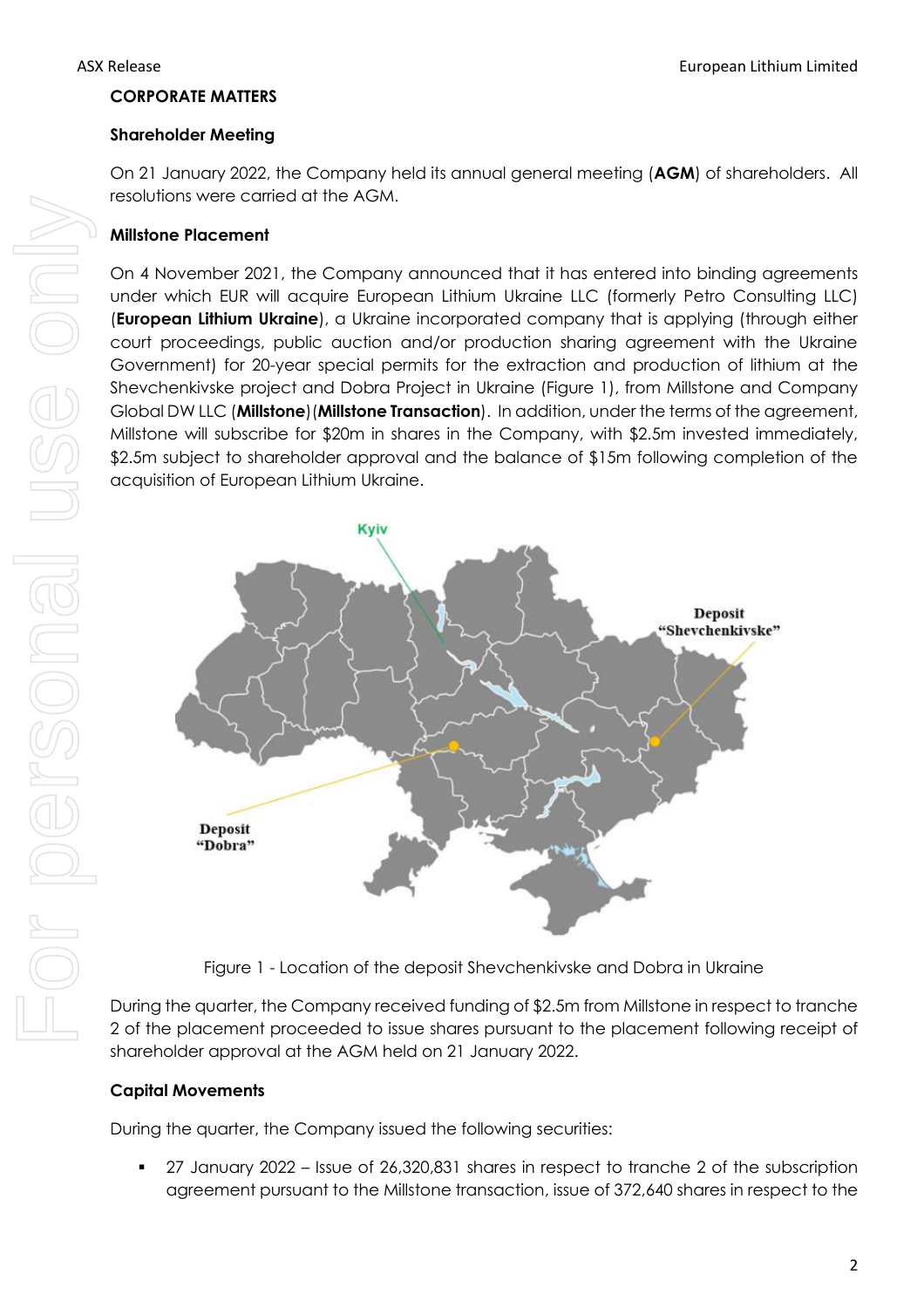satisfaction of debts, issue of 2,032,241 shares upon the exercise of unlisted options (\$0.05 each expiring 31 July 2022) and the issue of 820,000 shares upon the exercise of unlisted options (\$0.075 each expiring 19 April 2024). In addition the Company issued unquoted securities comprising 21,000,000 unlisted options (with 7,000,000 having an exercise price of \$0.06 per share, 7,000,000 having an exercise price of \$0.08 per share and 7,000,000 having an exercise price of \$0.10 per share all expiring 36 months from the date of issue), a total of 80,000,000 performance shares to Directors Tony Sage, Malcolm Day and Michael Carter, and a total of 2,500,000 listed options (\$0.075 each expiring 19 April 2024) to Director Michael Carter.

▪ 22 February 2022 – Issue of 15,552,850 shares and 7,776,425 unlisted options (\$0.20 each expiring 22 February 2024) in respect to the purchase of royalty (refer ASX announcement 9 November 2021).

# **Appendix 5B Quarterly Report and Statement of Cash Flows**

The ASX Appendix 5B quarterly report is attached to and lodged with this report. The Company's Appendix 5B Quarterly Report covers the 3-month period from 1 January 2022 to 31 March 2022.

Exploration and evaluation expenditure during the quarter was \$3,197k, associated with the advancement of the Wolfsberg Lithium Project. In addition, administration and corporate expenditure during the quarter was \$550k which comprised Director fees (\$86k), administration and corporate costs (\$413k), promotion and marketing expenses (\$29k) and overseas listing fees (\$22k). Cash outflows from investing activities comprised transaction costs associated with the Millstone Transaction (\$22k). Financing activities inflows during the quarter was \$2,500k pursuant to the second tranche of the Millstone Transaction placement and \$163k received from the exercise of options.

#### **Payments to Related Parties and their Associates**

In accordance with ASX Listing Rule 5.3.5, payments to related parties of the Company and their associates during the quarter totalled \$94k. This amount comprises Director fees (\$86k) and payments to Director-related parties for office occupancy costs (\$8k).

#### **EXPLORATION AND DEVELOPMENT ACTIVITIES**

#### **Austria**

#### **WOLFSBERG LITHIUM PROJECT**

#### **COVID-19**

Various challenges for commodity markets continued in Q1/2022 due to the impact of the COVID-19 pandemic. The Omicron variant has not impacted society and health systems as seriously as first thought, however, uncertainty remains with governments, companies and individuals required to follow recommendations to help in controlling the rate of infection at a global scale. WHO have yet to lift the pandemic status. During the quarter, Europe experienced fluctuating infection rates with restrictions being reintroduced as vaccination rates stagnate. Although Australian international border restrictions were lifted in the middle of Q1/2022, the European restrictions have continued to impact the Company's operational activities at its Wolfsberg Lithium Project (**Wolfsberg Project**). The Company continues to monitor and address the changing circumstances with suitable COVID-19 measures implemented.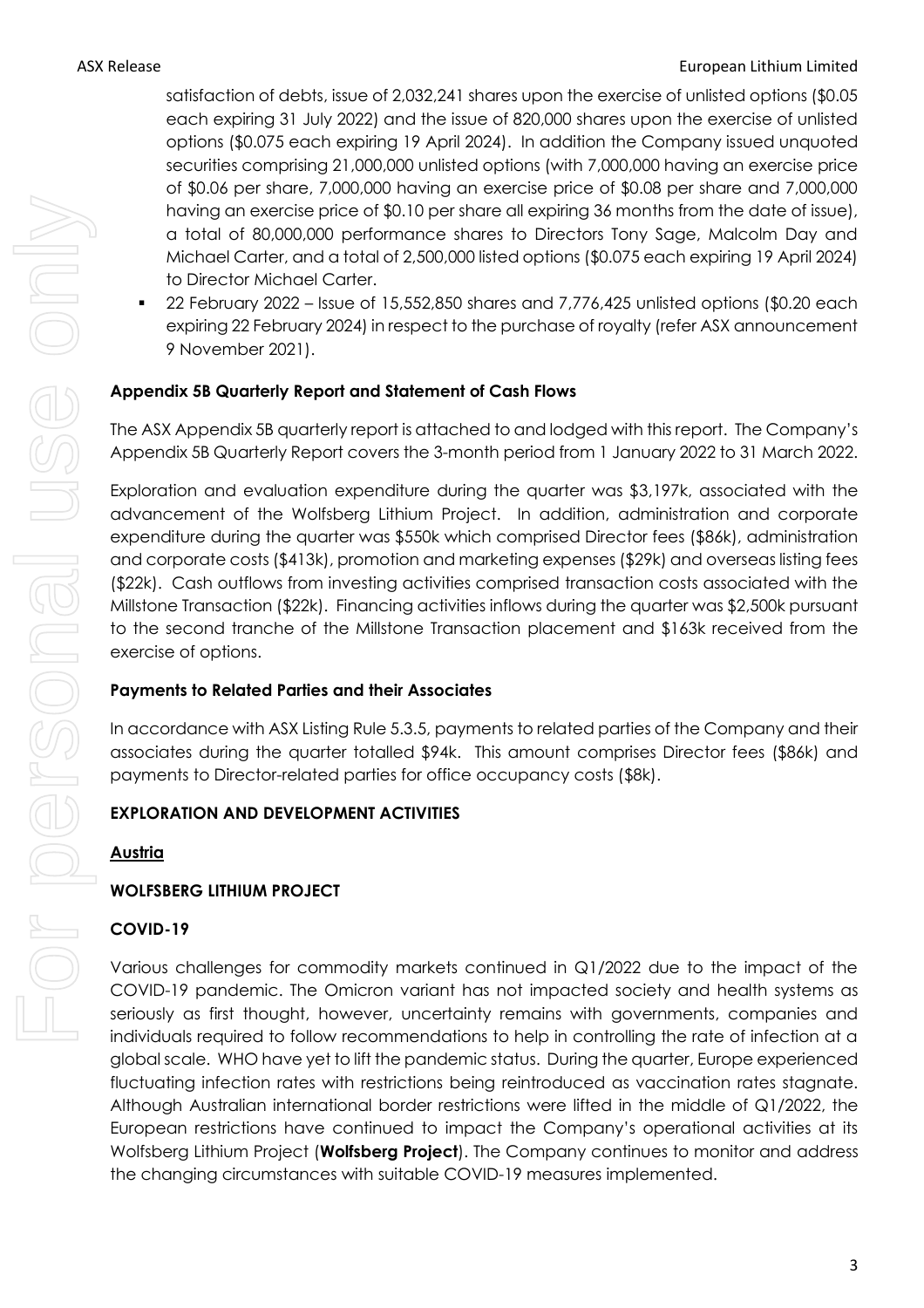#### **Drilling**

No additional drilling took place during Q1/2022. In Q4/2021, as forecasted, the Company reported a resource increase in Zone 1 that has contributed to an increased Life of Mine (**LOM**) and further improved the project economics.

To increase the Wolfsberg Project's resource base significantly, the Company plans to start exploration activities in Zone 2. During Q2/2022 the Company aims to complete an assessment and initiate the approval process by submitting a drilling proposal to the authorities.

# **Definitive Feasibility Study (DFS)**

During the quarter, the Company continued to work with their DFS team based in Europe, South Africa, and Canada to progress all areas of the DFS.

Subsequent to the quarter end, the Company released an interim DFS update announcement on the major DFS KPIs including a pre-tax NPV<sub>6</sub> for the accelerated case of A\$862 million, a maximum of 20 years life of mine and mining rate of approximately 770,000tpa (refer ASX Announcement 19 April 2022).

German based Dorfner Anzaplan (**Dorfner**) is the Company's independent metallurgic consultants and have been assigned to design the Company's QA/QC chemical laboratory facilities to ensure, through all production cycles, a consistent high-quality product will be delivered.

# **Hydrogeology**

The Company continued its hydrogeology monitoring program during Q1/2022, collecting the data and interpretations for integration into the DFS.

All hydrogeological data continues to be stored and secured within the Company's database.

The preparation work by SRK, and the geological consultant, GEO Unterweissacher GmbH (**GEO Unterweissacher**), continues to ensure in-hole hydrogeological test work has been completed appropriately and can continue in the future.

Data from the above activities is fed into a water measuring database from which an annual report is produced.

#### **Environmental**

No additional environmental field studies were conducted in Q1/2022 by the Company. However, a detailed review of all work, reports and related documents is underway and will be integrated into the operational and technical applications to all relevant authorities when the DFS is completed. The Company has appointed an independent consultancy, Hasslinger & Nagele in Vienna to lead this complex process.

Monitoring of water flows and quality from the mine is continuous.

#### **Product Marketing**

The strategy for the Company remains unchanged and focuses on the supply of lithium hydroxide to the nascent lithium battery plants of Europe. The Company is in discussion with several industry players regarding future off-take contracts. Good progress has already been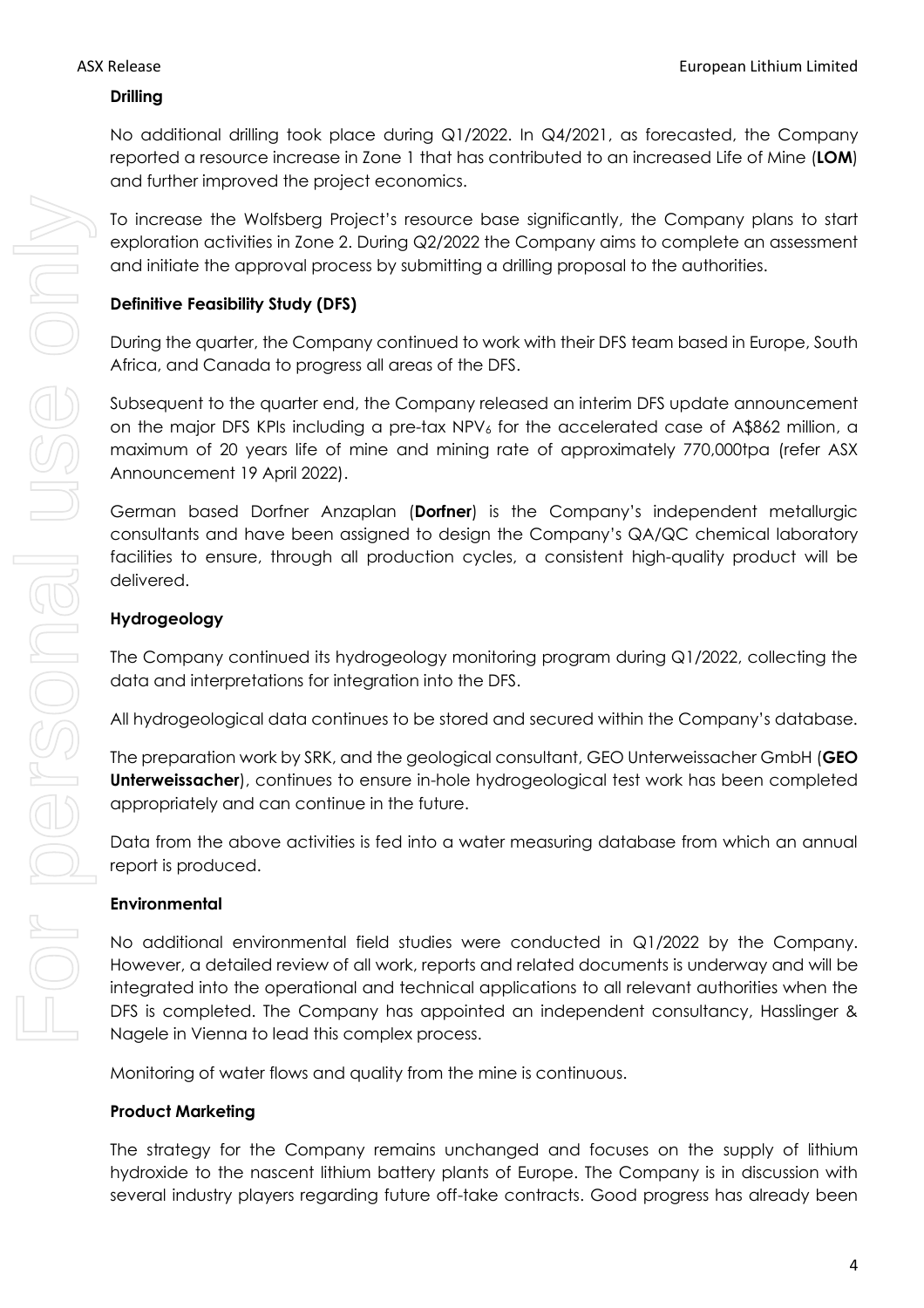made with potential off-take partners and an MoU was signed with Traxys.

# **Horizon 2020**

In Q1/2022, the Company's 100% owned subsidiary, ECM Lithium AT GmbH (**ECM**), continued work on the infield and underground geophysical survey program for which reporting is required in respect to ECM's participation in the European Union funded Horizon 2020 - GREENPEG project.

The Company continued to work proactively in the already approved and funded Horizon 2020 LithRef program.

Continued participation shows the Company's abilities and eligibility to contribute with EU-level support to the sustainable supply of battery grade lithium, sourced and produced in Europe.

# **Other Business**

The Company continues to develop technical solution to incorporate recycled lithium-ion battery materials into the flowsheets for final lithium carbonate and hydroxide (**LiOH**) production. Pursuant to a letter of intent, this project is technically supervised by a research group from the University of Graz.

The Company continues to work with the technical advisory team at Tunley Engineering to assess the Wolfsberg Project eligibility to achieve Carbon Neutrality.

# **EV Resources**

The Company previously announced that it had entered into a Collaboration Agreement with EV Resources Limited (formerly Jadar Resources Limited) (ASX: EVR) (**EVR**) and an agreement to acquire a 20% interest in EVR's Austrian Lithium assets from their JV partner (**EVR Acquisition**) (refer ASX announcement 11 May 2021).

EVR holds an 80% interest in Subsidiary Jadar Lithium GmbH (**Jadar Lithium**), the holder of the Weinebene and Eastern Alps Projects which lies 20km to the east of the Company's Wolfsberg Project (refer figure 4).



Figure 4 – Weinebene Lithium Project Location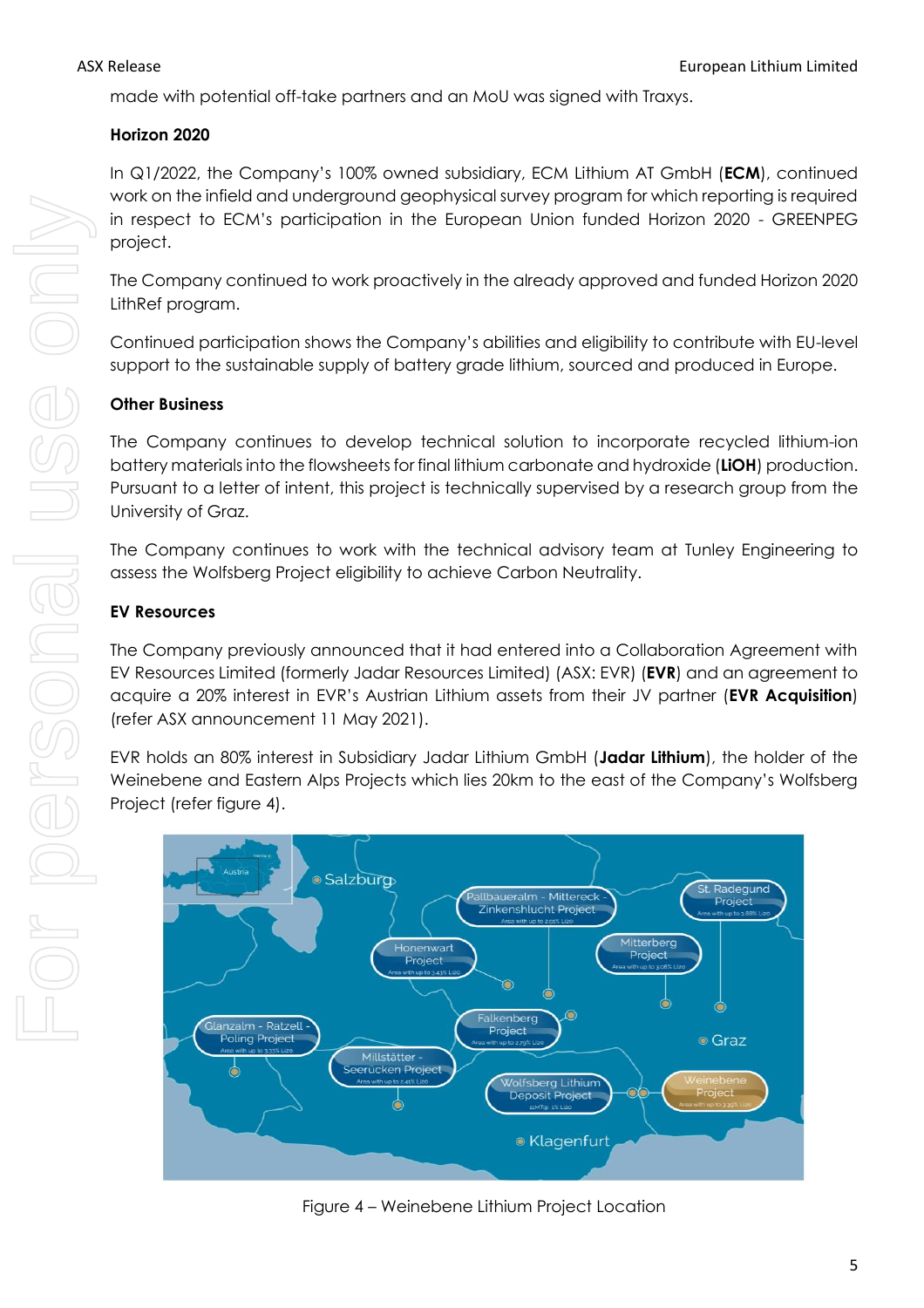Subsequent to the quarter, on 1 April 2022, EVR released an announcement that outlines their exploration and evaluation strategy in respect to Jadar Lithium which includes the appointment of Austrian geological consultants, GEO Unterweissacher, to advise on their exploration strategy for projects in Austria. EVR and the Company previously established a working group that will consider a report provided by GEO Unterweissacher and action a diamond drilling program to extend the Wolfsberg Project and the strategic satellite projects, based on two suggested options.

# **Australia**

# **E47/4144**

On 23 September 2020, the Company announced that it had secured tenement E47/4144 via ballot under the WA Mining Act.

E47/4144 is progressing through the WA Mining Act regulatory application process and has cleared the Native Title process. The Company is continuing discussions with a stakeholder and remaining objector to negotiate access with respect to areas of existing or intended infrastructure.

#### **Ukraine**

During the quarter, the Company did not conduct desktop or fieldwork on the assets associated with the Millstone Transaction. The Company has been concerned with the news about the conflict in Ukraine and continues to monitor closely developments associated with Russia's ambitions in Ukraine. The main Ukraine asset is situated in the West of the country where there has been very little Russian presence to date. The Company will continue to assess when it will become safe to commence in-country exploration activities, especially with the larger Dobra asset in the West of the country.

This announcement has been authorised for release to the ASX by the Board of the Company.

#### **Tony Sage**

#### **Executive Chairman**

#### **Competent Person's Statement**

The information in this announcement pertaining to the Wolfsberg Lithium Project, and to which this statement is attached, relates to Project Development and Metallurgical Studies and is based on and fairly represents information and supporting documentation provided by the Company and its Consultants and summarized by Dietrich Wanke who is a Qualified Person and is a Member of the Australian Institution of Mining and Metallurgy (AusIMM) since 2006 with about 30 years' experience in the mining and resource development industry. Dietrich Wanke has sufficient experience, as to qualify as a Competent Person as defined in the 2012 edition of the "Australian Code for Reporting of Mineral Resources and Ore reserves". Dietrich Wanke consents to the inclusion in the report of the matters based on information in the form and context in which it appears. The company is reporting progress on project development and metallurgical results under the 2012 edition of the Australasian Code for the Reporting of Results, Minerals Resources and Ore reserves (JORC code 2012).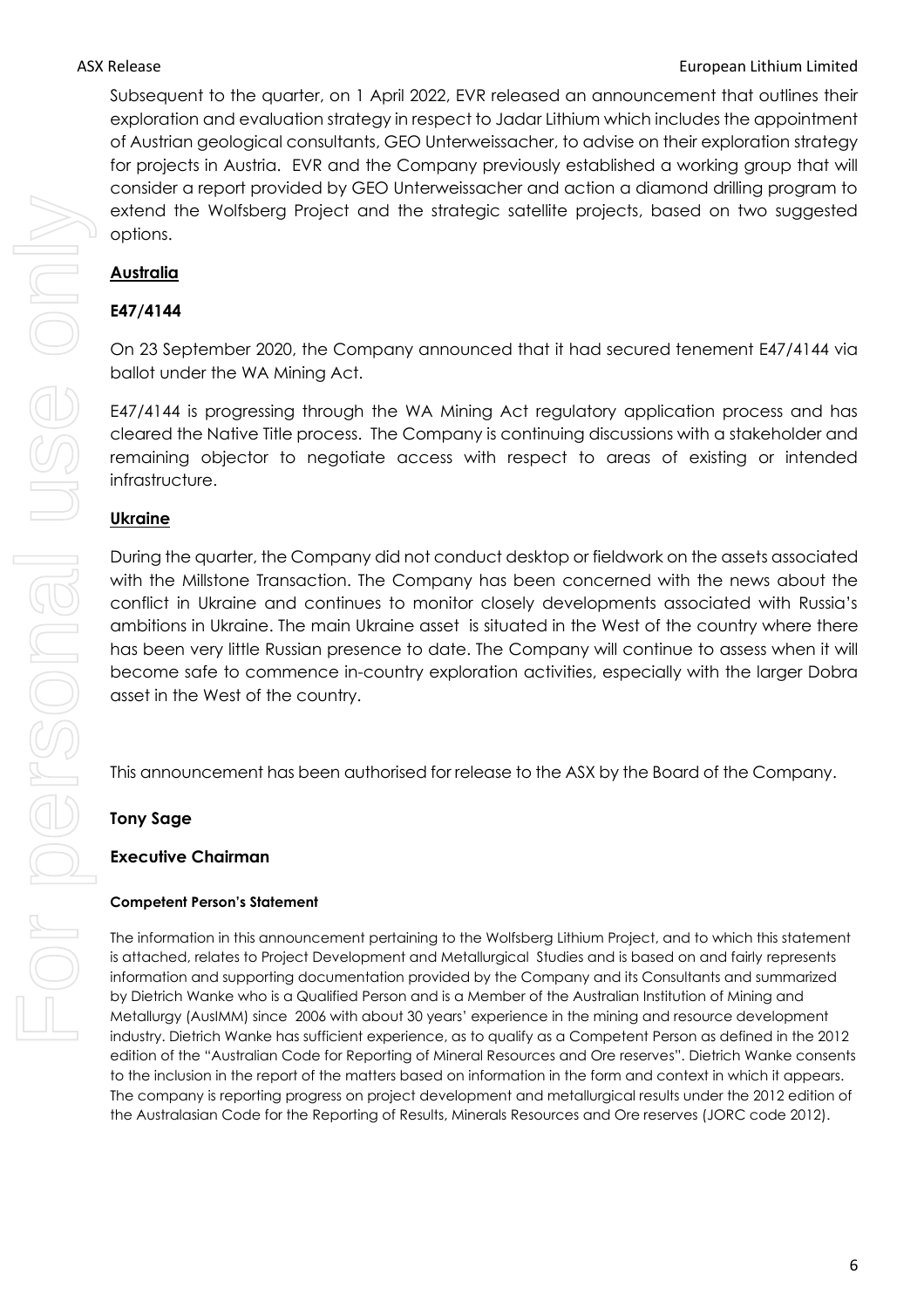# **Tenement Status**

The mining tenements held at the end of the quarter, acquired and disposed of during the quarter and their location:

|                 |                            | <b>Acquired</b>          | <b>Disposed</b>              |             |
|-----------------|----------------------------|--------------------------|------------------------------|-------------|
|                 |                            | interest                 | interest                     | Interest at |
| <b>Tenement</b> |                            | during the               | during the                   | the end of  |
| reference       | Location                   | quarter                  | quarter                      | the quarter |
| 104/96          | Wolfsberg Project, Austria |                          |                              | 100%        |
| 105/96          | Wolfsberg Project, Austria | $\overline{\phantom{0}}$ |                              | 100%        |
| 106/96          | Wolfsberg Project, Austria | $\overline{\phantom{0}}$ | $\qquad \qquad -$            | 100%        |
| 107/96          | Wolfsberg Project, Austria | $\overline{\phantom{0}}$ | $\overline{\phantom{a}}$     | 100%        |
| 108/96          | Wolfsberg Project, Austria | $\overline{\phantom{a}}$ | $\overline{\phantom{a}}$     | 100%        |
| 109/96          | Wolfsberg Project, Austria | $\overline{\phantom{a}}$ | $\qquad \qquad -$            | 100%        |
| 110/96          | Wolfsberg Project, Austria | $\overline{\phantom{a}}$ | $\qquad \qquad -$            | 100%        |
| 111/96          | Wolfsberg Project, Austria | $\overline{\phantom{0}}$ |                              | 100%        |
| 112/96          | Wolfsberg Project, Austria | $\overline{\phantom{a}}$ | $\overline{a}$               | 100%        |
| 113/96          | Wolfsberg Project, Austria | $\overline{\phantom{0}}$ | $\qquad \qquad -$            | 100%        |
| 114/96          | Wolfsberg Project, Austria | $\overline{\phantom{0}}$ | $\overline{\phantom{a}}$     | 100%        |
| 115/96          | Wolfsberg Project, Austria | $\overline{\phantom{a}}$ | $\overline{\phantom{a}}$     | 100%        |
| 116/96          | Wolfsberg Project, Austria | $\overline{\phantom{a}}$ | $\overline{\phantom{a}}$     | 100%        |
| 117/96          | Wolfsberg Project, Austria | $\overline{\phantom{a}}$ | $\qquad \qquad -$            | 100%        |
| 118/96          | Wolfsberg Project, Austria |                          |                              | 100%        |
| 119/96          | Wolfsberg Project, Austria | $\overline{\phantom{a}}$ | $\overline{\phantom{a}}$     | 100%        |
| 120/96          | Wolfsberg Project, Austria | $\overline{\phantom{a}}$ | $\qquad \qquad -$            | 100%        |
| 121/96          | Wolfsberg Project, Austria | $\overline{\phantom{0}}$ | $\overline{\phantom{0}}$     | 100%        |
| 122/96          | Wolfsberg Project, Austria | $\overline{\phantom{a}}$ | $\overline{\phantom{a}}$     | 100%        |
| 123/96          | Wolfsberg Project, Austria | $\overline{\phantom{a}}$ | $\qquad \qquad -$            | 100%        |
| 124/96          | Wolfsberg Project, Austria | $\overline{\phantom{a}}$ | $\qquad \qquad -$            | 100%        |
| 125/96          | Wolfsberg Project, Austria | $\overline{\phantom{0}}$ |                              | 100%        |
| 370/11(611/11)  | Wolfsberg Project, Austria | $\overline{\phantom{a}}$ | $\overline{\phantom{a}}$     | 100%        |
| 371/11(612/11)  | Wolfsberg Project, Austria | $\overline{\phantom{a}}$ | $\qquad \qquad -$            | 100%        |
| 372/11(613/11)  | Wolfsberg Project, Austria |                          |                              | 100%        |
| 373/11(614/11)  | Wolfsberg Project, Austria |                          |                              | 100%        |
| 374/11(615/11)  | Wolfsberg Project, Austria | $\overline{\phantom{0}}$ | $\qquad \qquad -$            | 100%        |
| 375/11(616/11)  | Wolfsberg Project, Austria |                          | $\overline{\phantom{0}}$     | 100%        |
| 378/11(619/11)  | Wolfsberg Project, Austria | $\overline{a}$           | $\overline{\phantom{0}}$     | 100%        |
| 379/11(620/11)  | Wolfsberg Project, Austria | $\overline{\phantom{0}}$ | $\qquad \qquad -$            | 100%        |
| 380/11(621/11)  | Wolfsberg Project, Austria | $\qquad \qquad -$        | $\overline{\phantom{a}}$     | 100%        |
| 381/11(622/11)  | Wolfsberg Project, Austria | $\qquad \qquad -$        | $\overline{\phantom{a}}$     | 100%        |
| 382/11(623/11)  | Wolfsberg Project, Austria | $\overline{\phantom{0}}$ | $\overline{\phantom{0}}$     | 100%        |
| 383/11(624/11)  | Wolfsberg Project, Austria | $\overline{\phantom{0}}$ | $\qquad \qquad \blacksquare$ | 100%        |
| 384/11(625/11)  | Wolfsberg Project, Austria | $\overline{\phantom{0}}$ | $\qquad \qquad -$            | 100%        |
| 386/11(627/11)  | Wolfsberg Project, Austria | $\frac{1}{2}$            | $\overline{\phantom{0}}$     | 100%        |
| 387/11(628/11)  | Wolfsberg Project, Austria | -                        | -                            | 100%        |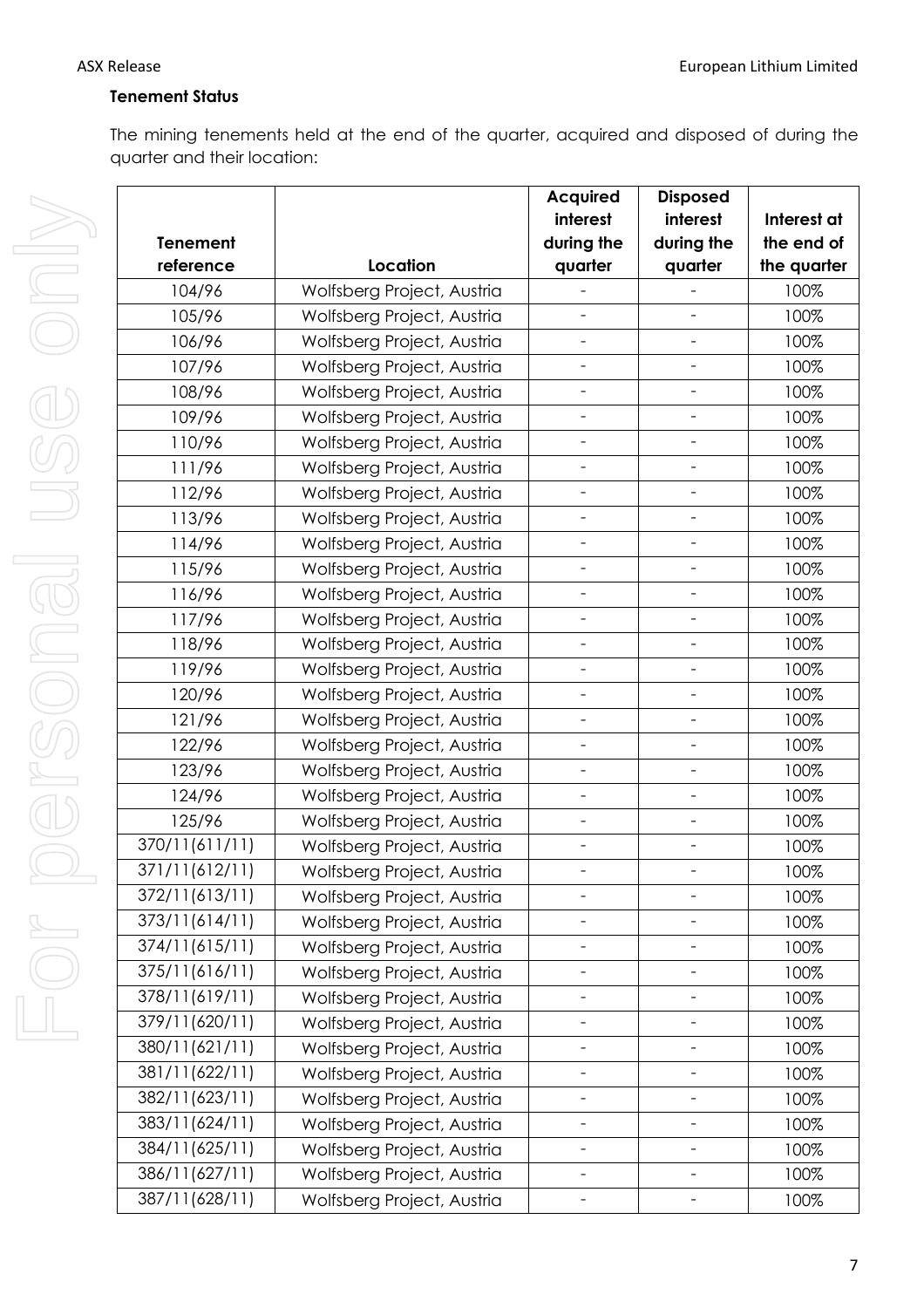| 388/11(629/11)       | Wolfsberg Project, Austria | $\overline{\phantom{0}}$ | 100% |
|----------------------|----------------------------|--------------------------|------|
| 389/11(630/11)       | Wolfsberg Project, Austria |                          | 100% |
| 390/11(631/11)       | Wolfsberg Project, Austria |                          | 100% |
| 391/11(632/11)       | Wolfsberg Project, Austria |                          | 100% |
| 392/11(633/11)       | Wolfsberg Project, Austria |                          | 100% |
| 394/11(636/11)       | Wolfsberg Project, Austria |                          | 100% |
| 395/11(637/11)       | Wolfsberg Project, Austria |                          | 100% |
| 396/11(638/11)       | Wolfsberg Project, Austria |                          | 100% |
| 397/11(639/11)       | Wolfsberg Project, Austria |                          | 100% |
| 398/11(640/11)       | Wolfsberg Project, Austria |                          | 100% |
| 400/11(645/11)       | Wolfsberg Project, Austria |                          | 100% |
| 401/11(646/11)       | Wolfsberg Project, Austria |                          | 100% |
| 402/11(647/11)       | Wolfsberg Project, Austria |                          | 100% |
| 403/11(648/11)       | Wolfsberg Project, Austria |                          | 100% |
| 408/11(648/11)       | Wolfsberg Project, Austria |                          | 100% |
| 409/11(641/11)       | Wolfsberg Project, Austria |                          | 100% |
| 412/11(649/11)       | Wolfsberg Project, Austria |                          | 100% |
| Andreas 1            | Wolfsberg Project, Austria |                          | 100% |
| Andreas <sub>2</sub> | Wolfsberg Project, Austria |                          | 100% |
| Andreas <sub>3</sub> | Wolfsberg Project, Austria |                          | 100% |
| Andreas 4            | Wolfsberg Project, Austria |                          | 100% |
| Andreas 5            | Wolfsberg Project, Austria | $\overline{\phantom{0}}$ | 100% |
| Andreas 6            | Wolfsberg Project, Austria |                          | 100% |
| Andreas <sub>7</sub> | Wolfsberg Project, Austria |                          | 100% |
| Andreas 8            | Wolfsberg Project, Austria | $\overline{\phantom{0}}$ | 100% |
| Andreas 9            | Wolfsberg Project, Austria |                          | 100% |
| E47/4144 1,2         | Western Australia          |                          |      |
| E47/4532 1, 3        | Western Australia          |                          |      |
| E47/4533 1, 3        | Western Australia          |                          |      |
| E47/4534 3, 4        | Western Australia          | 50%                      | 50%  |
| E47/4543 1, 3        | Western Australia          |                          |      |
| E47/4544 1, 3        | Western Australia          |                          |      |
| E47/4545 1, 3        | Western Australia          |                          |      |
| E47/4546 1, 3        | Western Australia          |                          |      |

<sup>1</sup> Application pending

<sup>2</sup> 100% owned by EUR and 50% beneficially held by EUR, with the remaining 50% held by Wombat Resources Ltd

<sup>3</sup> Applied for by John Wally Resources Pty Ltd, a partially owned (50%) subsidiary of EUR

4 Tenement Granted 27/01/2022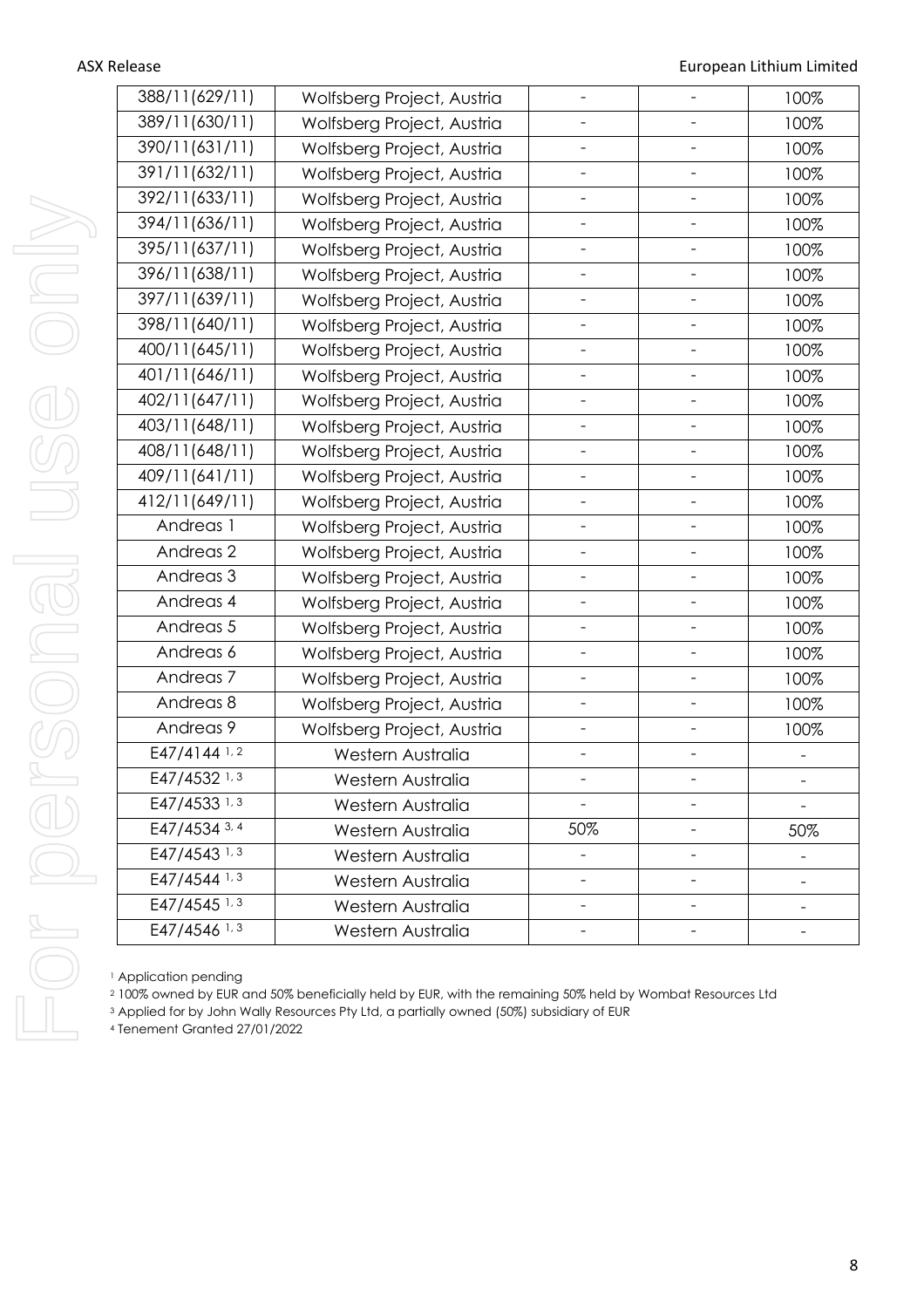# **Appendix 5B**

# **Mining exploration entity or oil and gas exploration entity quarterly cash flow report**

| Name of entity           |                                   |
|--------------------------|-----------------------------------|
| European Lithium Limited |                                   |
| ARN                      | Quarter ended ("current quarter") |
| 45 141 450 624           | 31 March 2022                     |

|     | <b>Consolidated statement of cash flows</b>       | <b>Current quarter</b><br>\$A'000 | Year to date<br>(9 months)<br>\$A'000 |
|-----|---------------------------------------------------|-----------------------------------|---------------------------------------|
| 1.  | Cash flows from operating activities              |                                   |                                       |
| 1.1 | Receipts from customers                           |                                   |                                       |
| 1.2 | Payments for                                      |                                   |                                       |
|     | exploration & evaluation<br>(a)                   | (3, 197)                          | (7,072)                               |
|     | (b)<br>development                                |                                   |                                       |
|     | production<br>(c)                                 |                                   |                                       |
|     | (d)<br>staff costs                                |                                   |                                       |
|     | administration and corporate costs<br>(e)         | (499)                             | (1,218)                               |
| 1.3 | Dividends received (see note 3)                   |                                   |                                       |
| 1.4 | Interest received                                 | 18                                | 53                                    |
| 1.5 | Interest and other costs of finance paid          |                                   |                                       |
| 1.6 | Income taxes paid                                 |                                   |                                       |
| 1.7 | Government grants and tax incentives              |                                   | (65)                                  |
| 1.8 | Other (promotion and marketing expenses)          | (29)                              | (310)                                 |
|     | Other (overseas listing fees)                     | (22)                              | (111)                                 |
|     | Other (FMA fine)                                  |                                   | (280)                                 |
|     | Other (royalty purchase)                          |                                   | (782)                                 |
| 1.9 | Net cash from / (used in) operating<br>activities | (3,729)                           | (9,785)                               |

| 2.  | Cash flows from investing activities |  |
|-----|--------------------------------------|--|
| 2.1 | Payments to acquire or for:          |  |
| la: | entities                             |  |
| (b) | tenements                            |  |
| (C) | property, plant and equipment        |  |
| (d) | exploration & evaluation             |  |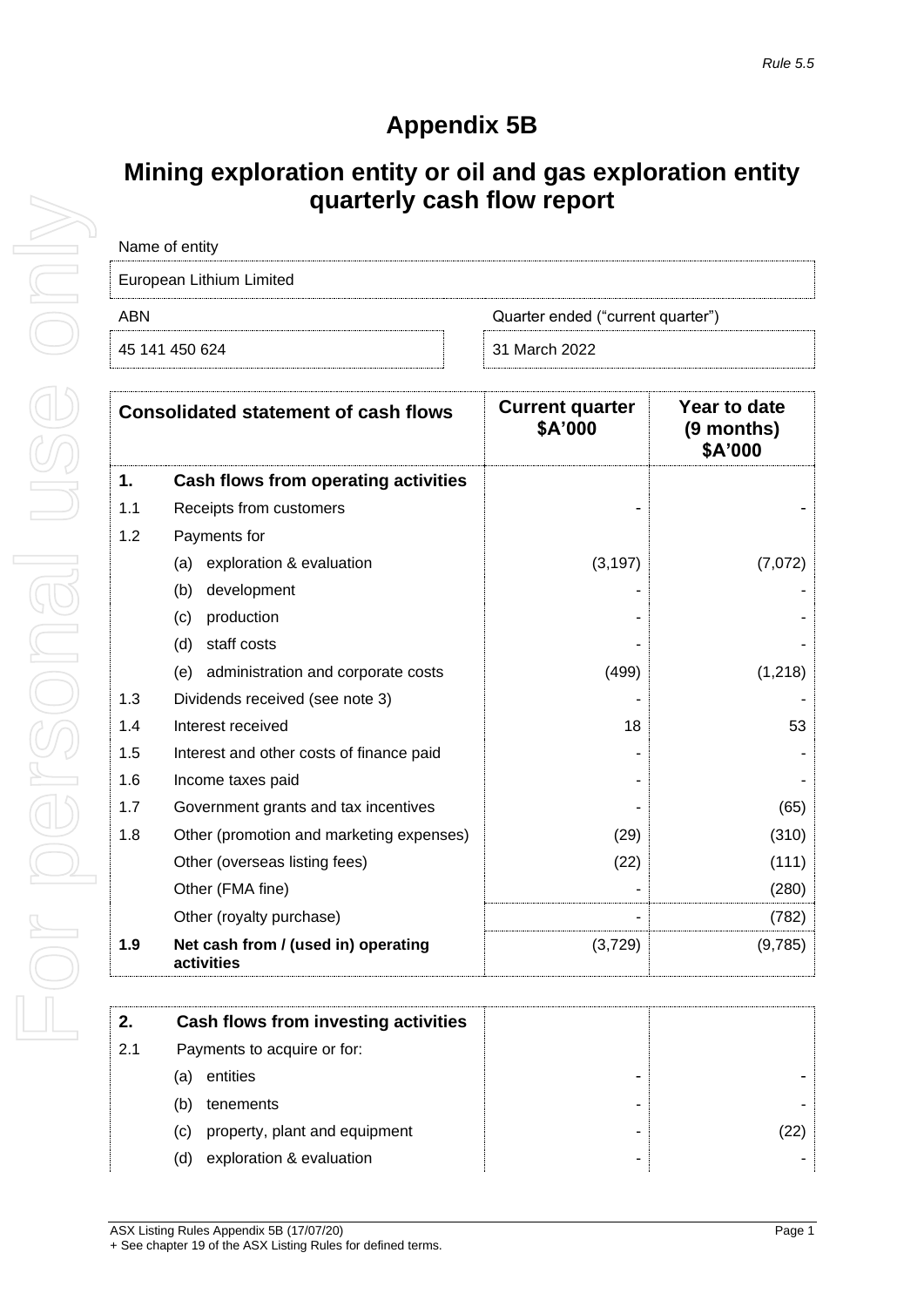|     | <b>Consolidated statement of cash flows</b>       | <b>Current quarter</b><br>\$A'000 | Year to date<br>(9 months)<br>\$A'000 |
|-----|---------------------------------------------------|-----------------------------------|---------------------------------------|
|     | (e)<br>investments                                | -                                 | (20)                                  |
|     | (f)<br>other non-current assets                   |                                   |                                       |
| 2.2 | Proceeds from the disposal of:                    |                                   |                                       |
|     | entities<br>(a)                                   |                                   |                                       |
|     | (b)<br>tenements                                  |                                   |                                       |
|     | (c)<br>property, plant and equipment              |                                   |                                       |
|     | (d)<br>investments                                |                                   |                                       |
|     | other non-current assets<br>(e)                   |                                   |                                       |
| 2.3 | Cash flows from loans to other entities           |                                   |                                       |
| 2.4 | Dividends received (see note 3)                   |                                   |                                       |
| 2.5 | Other (Ukraine Acquisition fees)                  | (22)                              | (186)                                 |
| 2.6 | Net cash from / (used in) investing<br>activities | (22)                              | (228)                                 |

| 3.   | Cash flows from financing activities                                                       |       |        |
|------|--------------------------------------------------------------------------------------------|-------|--------|
| 3.1  | Proceeds from issues of equity securities<br>(excluding convertible debt securities)       | 2,500 | 11,500 |
| 3.2  | Proceeds from issue of convertible debt<br>securities                                      |       |        |
| 3.3  | Proceeds from exercise of options                                                          | 163   | 2,315  |
| 3.4  | Transaction costs related to issues of equity<br>securities or convertible debt securities |       | (472)  |
| 3.5  | Proceeds from borrowings                                                                   |       | (500)  |
| 3.6  | Repayment of borrowings                                                                    |       |        |
| 3.7  | Transaction costs related to loans and<br>borrowings                                       |       |        |
| 3.8  | Dividends paid                                                                             |       |        |
| 3.9  | Other (provide details if material)                                                        |       |        |
| 3.10 | Net cash from / (used in) financing<br>activities                                          | 2,663 | 12,843 |

| 4.  | Net increase / (decrease) in cash and<br>cash equivalents for the period |         |         |
|-----|--------------------------------------------------------------------------|---------|---------|
| 4.1 | Cash and cash equivalents at beginning of<br>period                      | 9.325   | 5.422   |
| 4.2 | Net cash from / (used in) operating<br>activities (item 1.9 above)       | (3,729) | (9,785) |
| 4.3 | Net cash from / (used in) investing activities<br>(item 2.6 above)       | (22)    | 228     |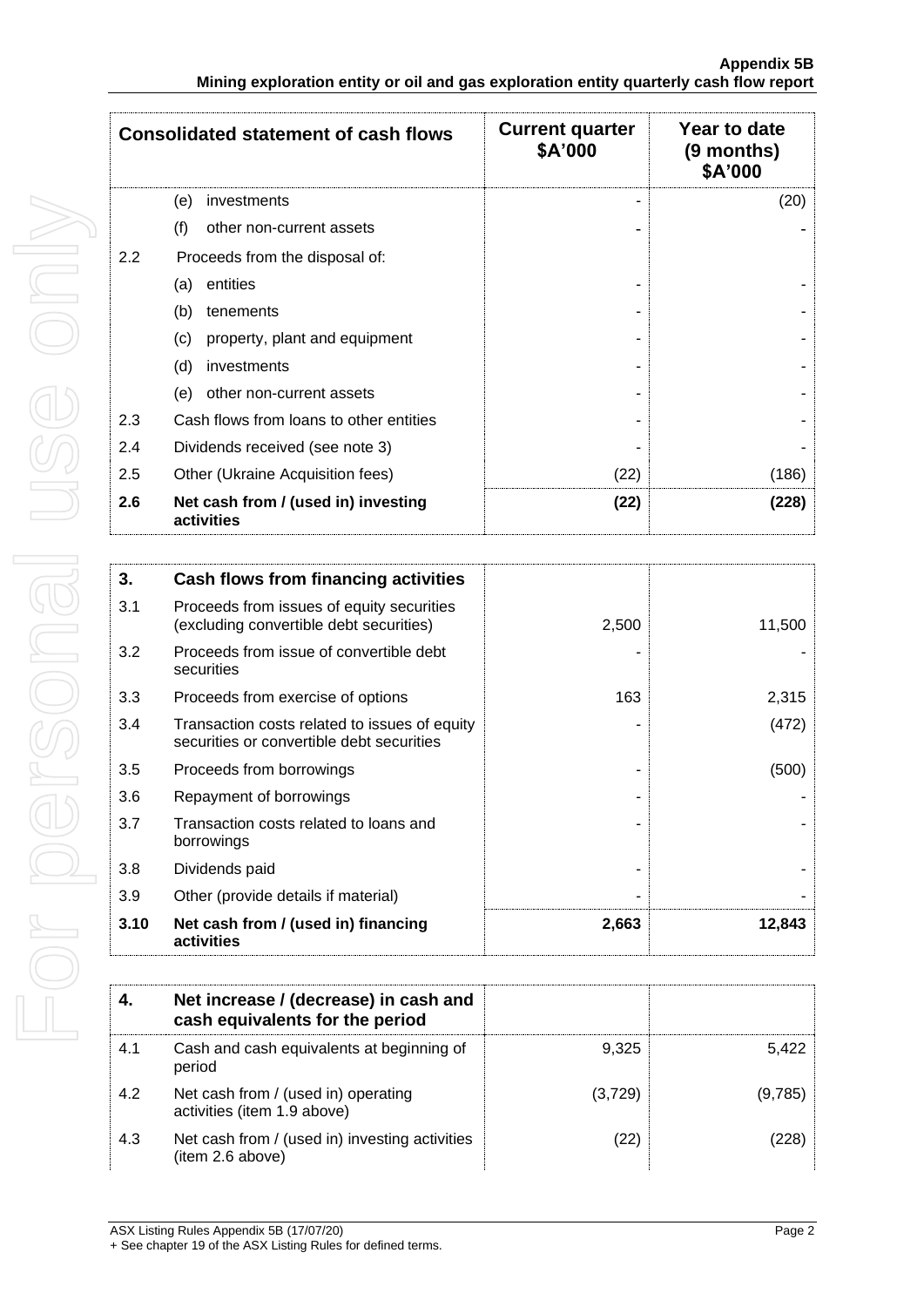|     | Consolidated statement of cash flows                                | <b>Current quarter</b><br>\$A'000 | Year to date<br>(9 months)<br>\$A'000 |
|-----|---------------------------------------------------------------------|-----------------------------------|---------------------------------------|
| 4.4 | Net cash from / (used in) financing activities<br>(item 3.10 above) | 2.663                             | 12.843                                |
| 4.5 | Effect of movement in exchange rates on<br>cash held                | (48)                              |                                       |
| 4.6 | Cash and cash equivalents at end of<br>period                       | 8.189                             | 8.189                                 |

| 5.  | Reconciliation of cash and cash<br>equivalents<br>at the end of the quarter (as shown in the<br>consolidated statement of cash flows) to the<br>related items in the accounts | <b>Current quarter</b><br>\$A'000 | <b>Previous quarter</b><br>\$A'000 |
|-----|-------------------------------------------------------------------------------------------------------------------------------------------------------------------------------|-----------------------------------|------------------------------------|
| 5.1 | <b>Bank balances</b>                                                                                                                                                          | 8,189                             | 9.325                              |
| 5.2 | Call deposits                                                                                                                                                                 |                                   |                                    |
| 5.3 | <b>Bank overdrafts</b>                                                                                                                                                        |                                   |                                    |
| 5.4 | Other (provide details)                                                                                                                                                       |                                   |                                    |
| 5.5 | Cash and cash equivalents at end of<br>quarter (should equal item 4.6 above)                                                                                                  | 8,189                             | 9.325                              |

| 6.  | Payments to related parties of the entity and their<br>associates                                                                                           | <b>Current quarter</b><br>\$A'000 |
|-----|-------------------------------------------------------------------------------------------------------------------------------------------------------------|-----------------------------------|
| 6.1 | Aggregate amount of payments to related parties and their<br>associates included in item 1                                                                  |                                   |
| 6.2 | Aggregate amount of payments to related parties and their<br>associates included in item 2                                                                  |                                   |
|     | Note: if any amounts are shown in items 6.1 or 6.2, your quarterly activity report must include a description of, and an<br>explanation for, such payments. |                                   |

Payments included in item 6.1 relates to payment of director fees (\$85,800) and office occupancy payments to Director related entity (\$8,250).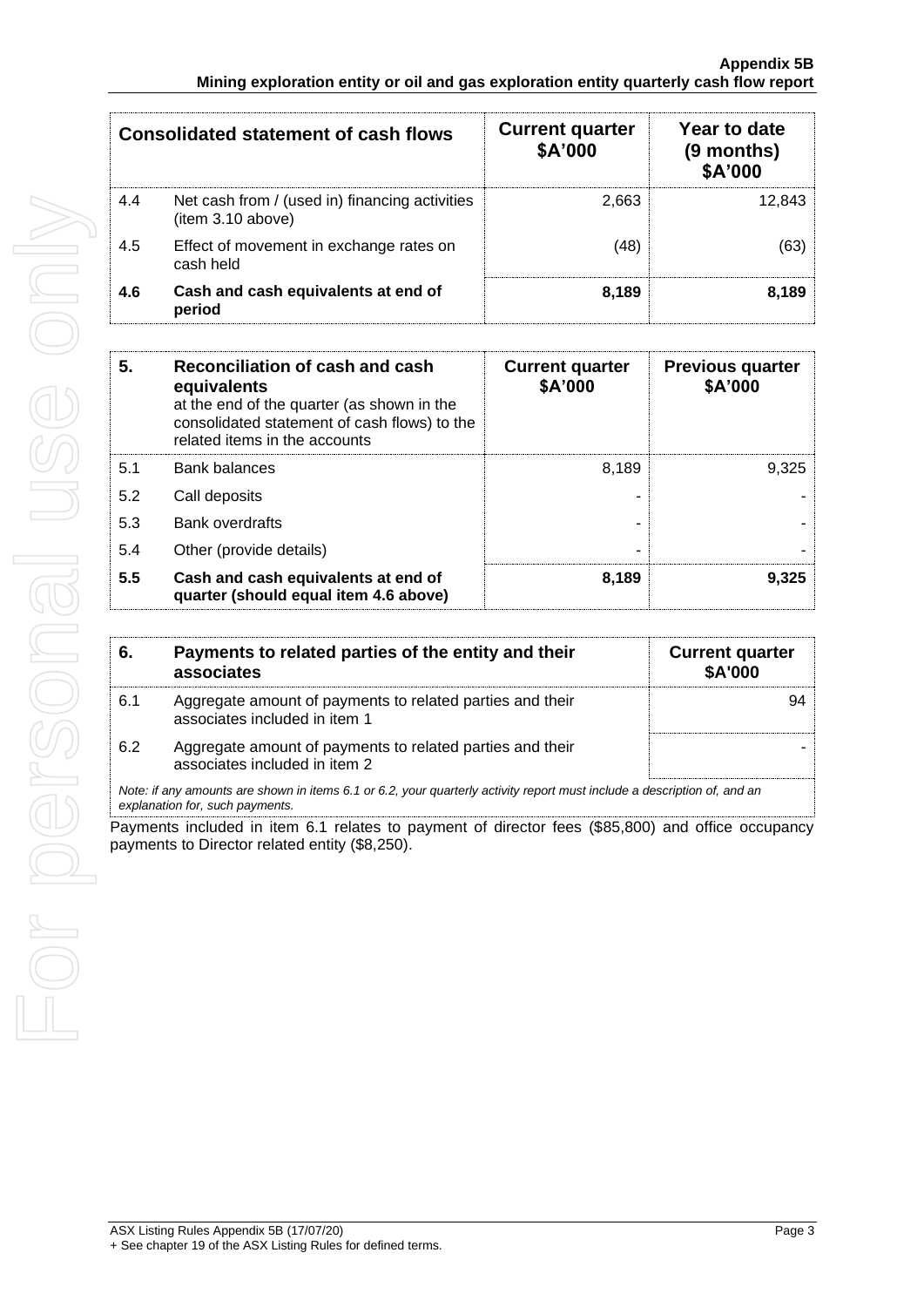| 7.  | <b>Financing facilities</b><br>Note: the term "facility' includes all forms of financing<br>arrangements available to the entity.<br>Add notes as necessary for an understanding of the<br>sources of finance available to the entity.                                                                                                               | <b>Total facility</b><br>amount at quarter<br>end<br>\$A'000 | Amount drawn at<br>quarter end<br>\$A'000 |
|-----|------------------------------------------------------------------------------------------------------------------------------------------------------------------------------------------------------------------------------------------------------------------------------------------------------------------------------------------------------|--------------------------------------------------------------|-------------------------------------------|
| 7.1 | Loan facilities                                                                                                                                                                                                                                                                                                                                      |                                                              |                                           |
| 7.2 | Credit standby arrangements                                                                                                                                                                                                                                                                                                                          |                                                              |                                           |
| 7.3 | Other (convertible note facility)                                                                                                                                                                                                                                                                                                                    |                                                              |                                           |
| 7.4 | <b>Total financing facilities</b>                                                                                                                                                                                                                                                                                                                    |                                                              |                                           |
| 7.5 | Unused financing facilities available at quarter end                                                                                                                                                                                                                                                                                                 |                                                              |                                           |
| 7.6 | Include in the box below a description of each facility above, including the lender, interest<br>rate, maturity date and whether it is secured or unsecured. If any additional financing<br>facilities have been entered into or are proposed to be entered into after quarter end,<br>include a note providing details of those facilities as well. |                                                              |                                           |

| 8.  |                                                                                                                                                                                                                                 | Estimated cash available for future operating activities                                                                       | \$A'000 |  |
|-----|---------------------------------------------------------------------------------------------------------------------------------------------------------------------------------------------------------------------------------|--------------------------------------------------------------------------------------------------------------------------------|---------|--|
| 8.1 | Net cash from / (used in) operating activities (item 1.9)                                                                                                                                                                       |                                                                                                                                | (3,729) |  |
| 8.2 |                                                                                                                                                                                                                                 | (Payments for exploration & evaluation classified as investing<br>activities) (item 2.1(d))                                    |         |  |
| 8.3 |                                                                                                                                                                                                                                 | Total relevant outgoings (item $8.1 +$ item $8.2$ )<br>(3,729)                                                                 |         |  |
| 8.4 | Cash and cash equivalents at quarter end (item 4.6)<br>8,189                                                                                                                                                                    |                                                                                                                                |         |  |
| 8.5 | Unused finance facilities available at quarter end (item 7.5)                                                                                                                                                                   |                                                                                                                                |         |  |
| 8.6 | Total available funding (item $8.4 +$ item $8.5$ )<br>8,189                                                                                                                                                                     |                                                                                                                                |         |  |
| 8.7 | Estimated quarters of funding available (item 8.6 divided by<br>item 8.3)                                                                                                                                                       |                                                                                                                                | 2.20    |  |
|     | Note: if the entity has reported positive relevant outgoings (ie a net cash inflow) in item 8.3, answer item 8.7 as "N/A".<br>Otherwise, a figure for the estimated quarters of funding available must be included in item 8.7. |                                                                                                                                |         |  |
| 8.8 | If item 8.7 is less than 2 quarters, please provide answers to the following questions:                                                                                                                                         |                                                                                                                                |         |  |
|     | 8.8.1<br>Does the entity expect that it will continue to have the current level of net operating<br>cash flows for the time being and, if not, why not?                                                                         |                                                                                                                                |         |  |
|     |                                                                                                                                                                                                                                 |                                                                                                                                |         |  |
|     | 8.8.2<br>Has the entity taken any steps, or does it propose to take any steps, to raise further<br>cash to fund its operations and, if so, what are those steps and how likely does it<br>believe that they will be successful? |                                                                                                                                |         |  |
|     |                                                                                                                                                                                                                                 |                                                                                                                                |         |  |
|     | 8.8.3                                                                                                                                                                                                                           | Does the entity expect to be able to continue its operations and to meet its business<br>objectives and, if so, on what basis? |         |  |
|     | Note: where item 8.7 is less than 2 quarters, all of questions 8.8.1, 8.8.2 and 8.8.3 above must be answered.                                                                                                                   |                                                                                                                                |         |  |
|     |                                                                                                                                                                                                                                 |                                                                                                                                |         |  |